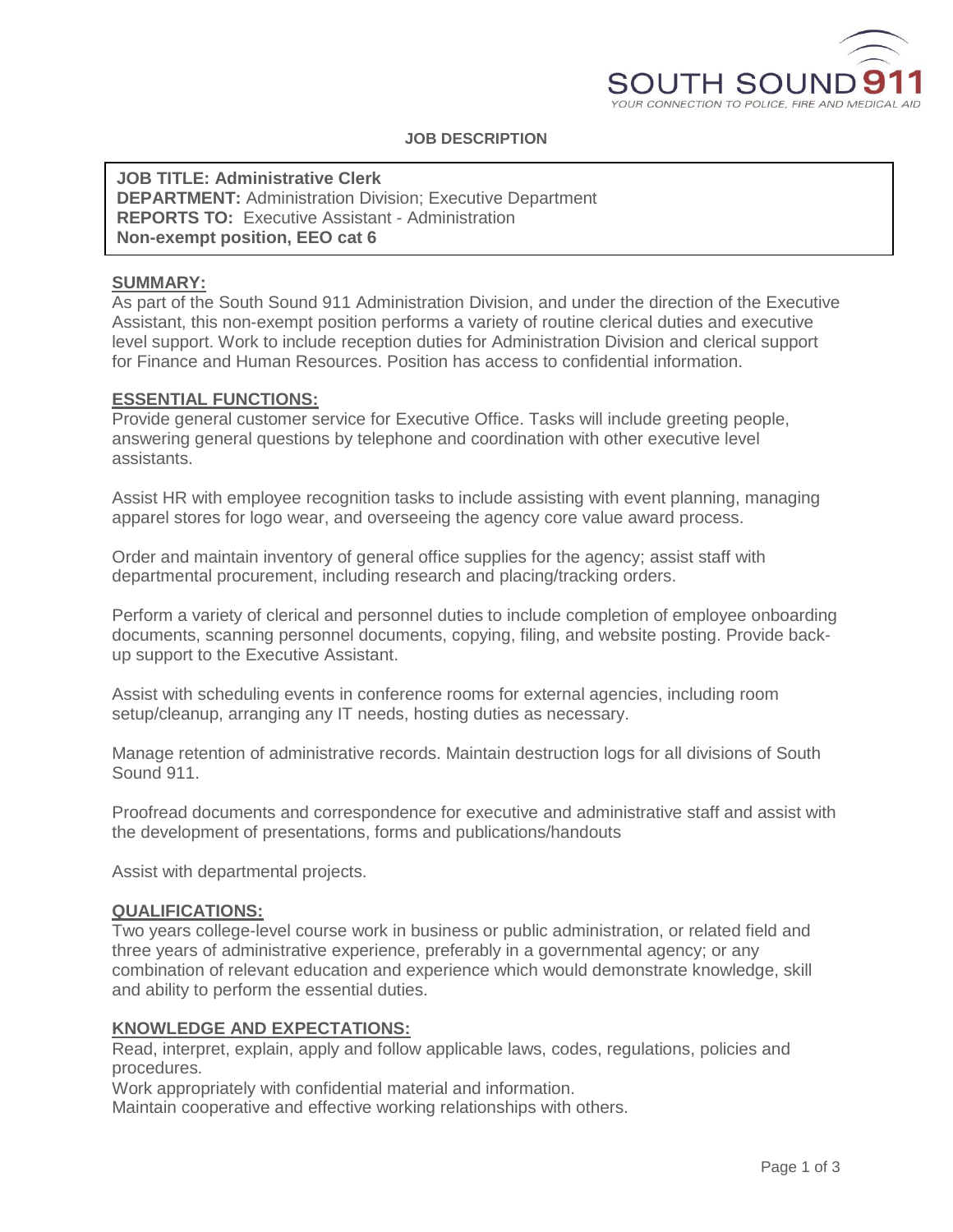

Communicate efficiently and effectively both orally and in writing using tact, patience and courtesy.

Communicate fluently in English.

Work with speed and accuracy.

Analyze situations quickly and adopt an effective course of action.

Perform clerical duties such as filing, duplications and word processing.

Proficient with standard suite of Microsoft Office software and database applications, copy machine, and phone system.

Record-keeping, report preparation and basic research methods and techniques.

Organize work with many interruptions and multiple tasks to meet schedules and timelines. Follow safety rules and regulations.

# **LICENSES, CERTIFICATES AND OTHER REQUIREMENTS:**

Possess and maintain a valid Washington Driver's License and provide own transportation for offsite meetings and occasional pickups and deliveries.

## **PHYSICAL REQUIREMENTS:**

The physical demands described here are representative of those that must be met by an employee to successfully perform the essential functions of this job. Reasonable accommodations may be made to enable individuals with disabilities to perform the essential functions.

While performing the duties of this job, the employee is regularly required to sit at a computer terminal, frequent walking both indoors and out; use hands to finger, handle, or feel and talk or hear. The employee is frequently required to reach with hands and arms. The employee is occasionally required to stand, stoop, or kneel. The employee must occasionally lift and/or move up to 25 pounds. Specific vision abilities required by this job include close vision, distance vision, peripheral vision, depth perception and ability to adjust focus.

## **WORKING ENVIRONMENT:**

Office environment with frequent interruptions. The noise level in the work environment is usually quiet. This position will interact with employees and customers on a daily basis.

## **MACHINES/TOOLS/EQUIPMENT/WORK AIDS:**

Personal computer, copy machines, telephone, fax machine, E-mail, calculators, and printers.

## **POTENTIAL HAZARDS:**

The hazards are consistent within an office environment.

## **ANALYSIS OF PHYSICAL DEMANDS OF POSITION**

| <b>Activity</b> | <b>Percentage of time</b> | <b>Activity</b>   | <b>Pounds</b> |
|-----------------|---------------------------|-------------------|---------------|
| Standing        | 10% of time               | Pulling & Pushing | 25 lbs.       |
| Walking         | 10% of time               | ∟ifting           | 25lbs.        |
| <b>Sitting</b>  | 80% of time               | Carrving          | 25lbs.        |

The following abilities are required to perform the essential job functions:

| Hearing             | YFS |
|---------------------|-----|
| Seeing              | YFS |
| Depth Perception    | NΩ  |
| <b>Color Vision</b> |     |